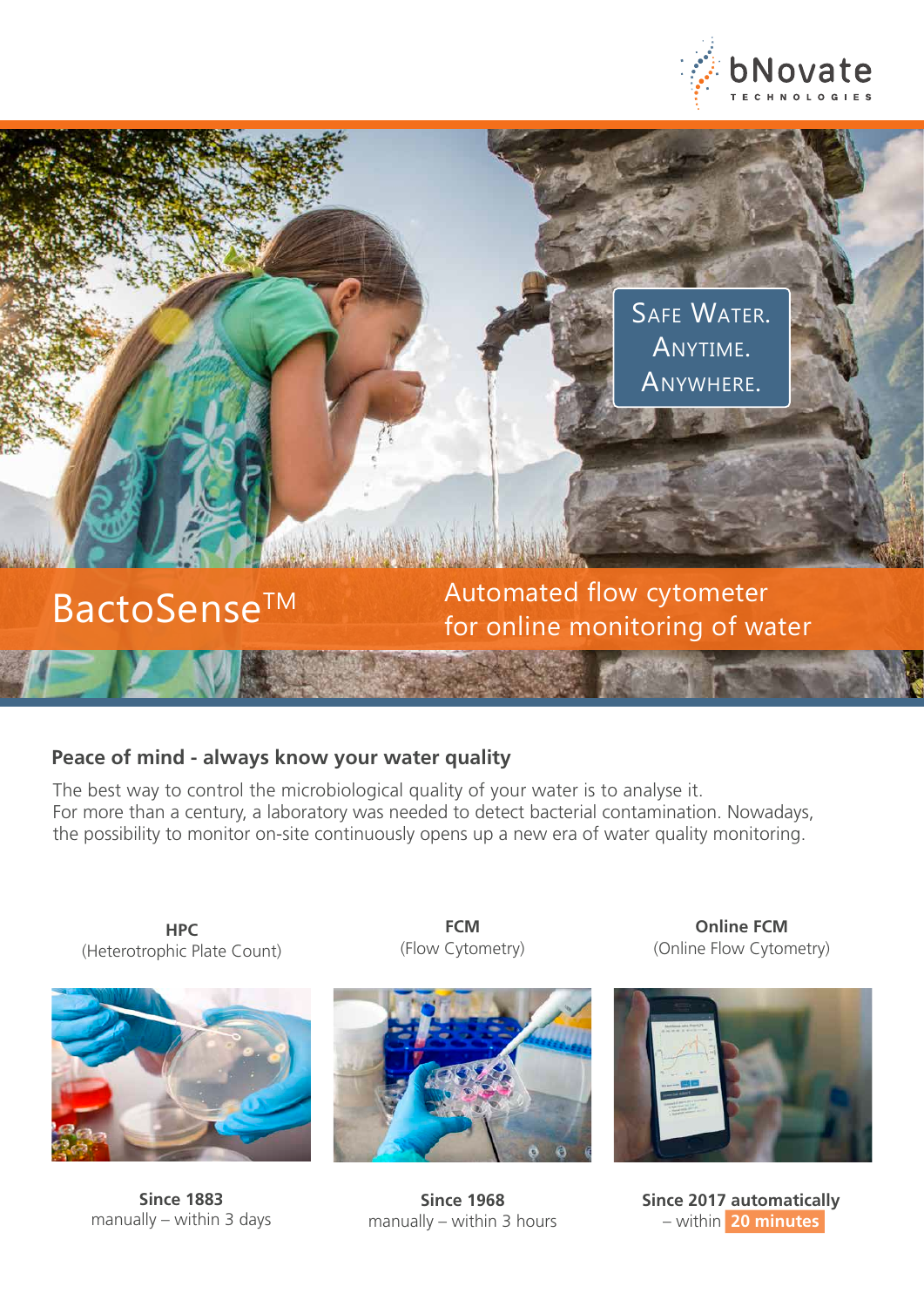# **BactoSense – Fully automated water monitoring**

## **Your Challenges**

You need to monitor the quality of raw or ground water? You wish to improve your water treatment processes or ease your flushing procedures? You want to avoid bacterial contamination in your water distribution networks? In all cases you need an easy way to get quick results of your water analysis to take decisive actions. However, today's methods are complicated, slow, not always accurate and can only be performed in a laboratory.



# **Our Solutions**



#### **For your PROCESS**

Online sampling at any chosen point: at the inlet, before and after rapid and slow sand filtration, before and after disinfection, at the reservoirs. 24/7 monitoring can raise an alarm when necessary but also helps to optimize the processes.



#### **In the FIELD**

Manual or online sampling anywhere on the distribution networks: pipes maintenance, sources, roadworks.

Portability, robustness, and low voltage power supply makes the device fully field compatible.



#### **In the LAB**

Manual analysis for process validation, quick check from different points. Tests can be done by anyone – the intuitive use of BactoSense does not require any special lab technicians. The compact footprint is also suitable for limited spaces.

#### **Early warning and peace of mind**

When a water sample is measured using BactoSense, 99.9% of the microbial cells larger than > 0.1 μm can be detected. A dotplot showing the exact quantity and the approximate size of each bacteria is represented.

To retrieve the results, you can choose between a remote access via Ethernet by using the integrated web interface or export your data through the USB port. An alarm system with configurable warning ranges will inform you immediately in case of a contamination, enabling prompt actions.

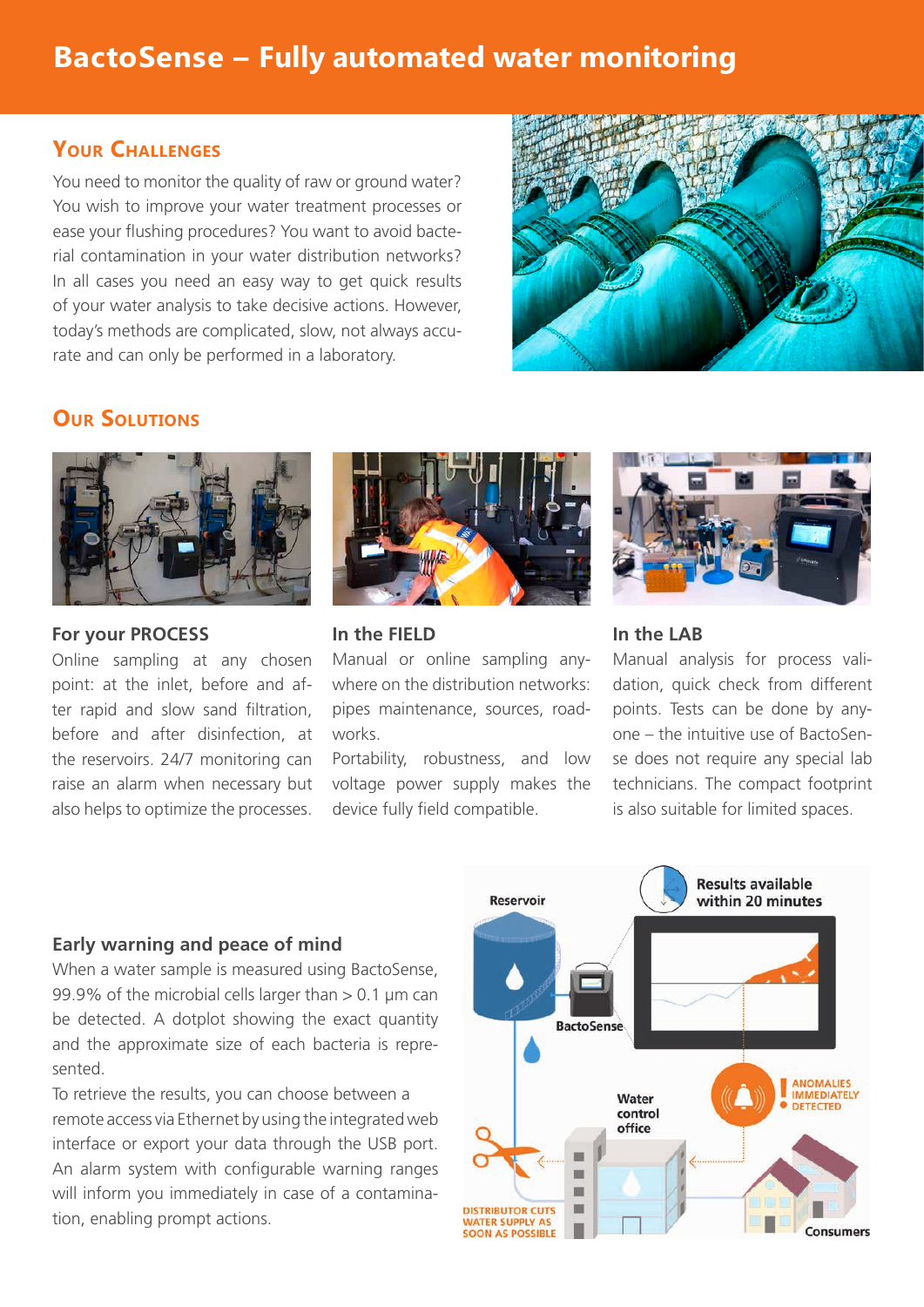# **Innovation for your processes**



#### **Safe and environmentally friendly handling**

The cartridge system of BactoSense removes the manipulation of toxic substances and avoids any contact with chemicals and their waste. The cartridge is hermetically sealed and reusable. It contains all you need for up to 1'000 measurements, giving your instrument a full autonomy for 3 weeks to 9 months depending on the frequency of your analyses. The cartridge replacement is then easily done within short time.

#### **Easy to use**

BactoSense is a fully automated flow cytometer for the microbial analysis of water. It can be used anywhere, by anyone and without any laboratory

equipment. The sampling can be done manually or continuously. Thanks to the user-friendly interface, measuring intervals (30 min to 6 h) and further settings can be programmed simply.

#### **Accurate**

It has been proven that plating methods (HPC) only detect 1% of bacteria present in a water sample. BactoSense technology makes it possible to count 99.9% of them with a high repeatability.

HPC





FCM

Online FCM

With an IP65 protection and a compact footprint, BactoSense is designed for industrial applications.

It can be mounted directly on the wall or placed on a table, anywhere in a water supply or in a laboratory. It can be transported and used in the field.

# **Your Benefits**

**Compact**

#### **Reduce time and costs**

Don't bring your sample to the lab, bring your lab to the sample. Bacto-Sense gives you the opportunity to analyse your water sample directly at its source.

The automated sample preparation makes it possible to have an accurate result in only 20 minutes.